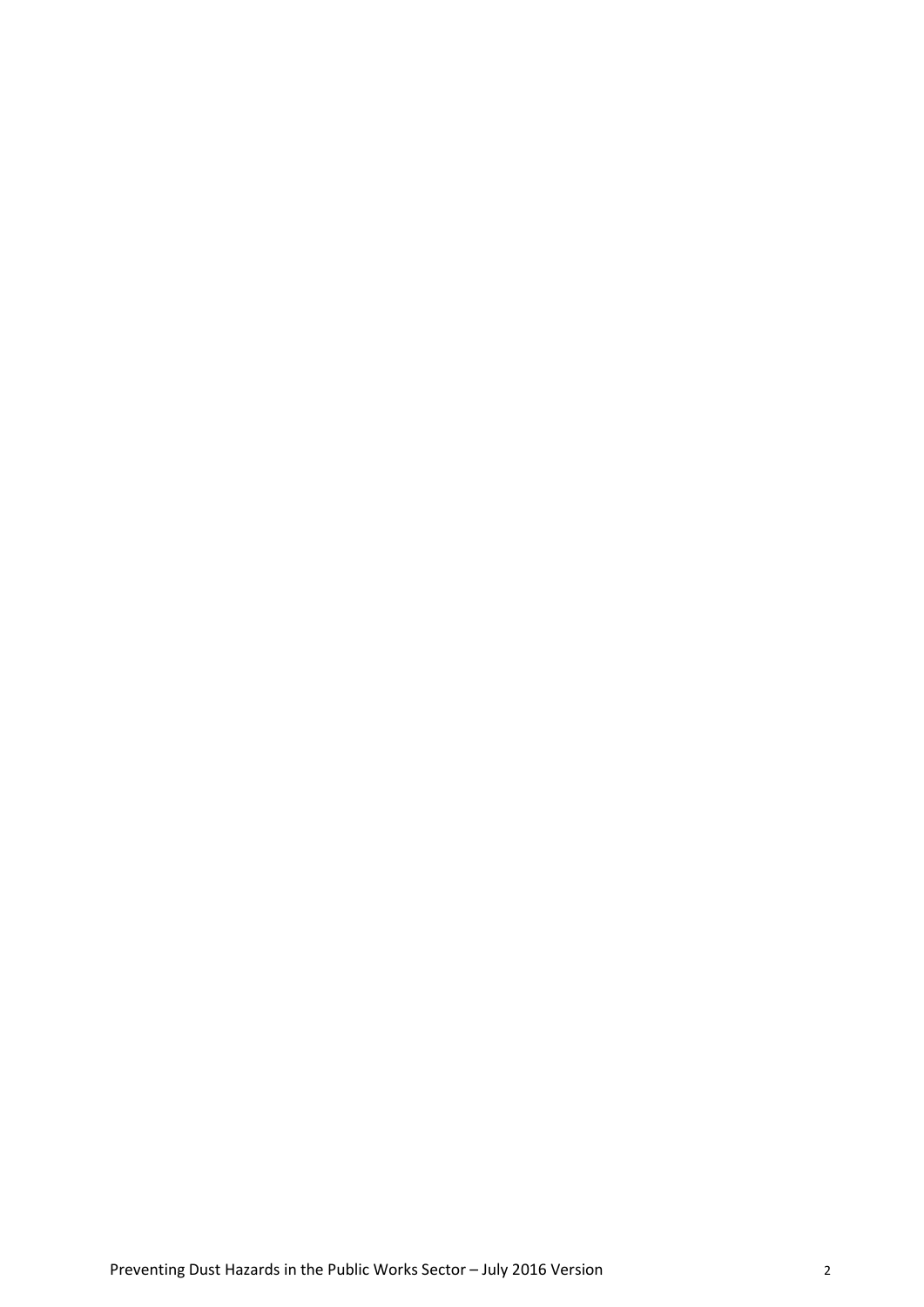## **This "Dust Hazard Prevention" guide is a work in progress, intended to reflect:**

- On the one hand, the results of exposure measurements, based on which the collective protection measures will be reinforced or modified proportionally to actual risks;
- Developments of scientific knowledge on Elongated Mineral Particles (EMP);

- The outcome of the supplementary request submitted to  $ANSES<sup>1</sup>$  and the consequent recommendations of administrative bodies; and On the other hand, the European-level regulations on HCA and/or CMR, particularly silica, and
	- their transposition into the French regulatory system.

- Conduct a sector-wide study intended to collect data on aggregate uses involving the presence of EMPs and document potential exposure;
- Perform a review of available data on the presence of EMPs in materials, EMP emissions from such materials and exposure hazards;
- Develop a protocol for measuring EMP present in the air and in materials.
- Perform a feasibility study for a campaign of measurements focusing on EMP.

The results of the work carried out by ANSES are expected to become available in 2017.

 $1$  In April 2016, the Directorates-General of the Ministry of Labour (DGT), Ministry of Health (DGS) and Ministry of the Environment (DGPR) submitted a supplementary request to ANSES to: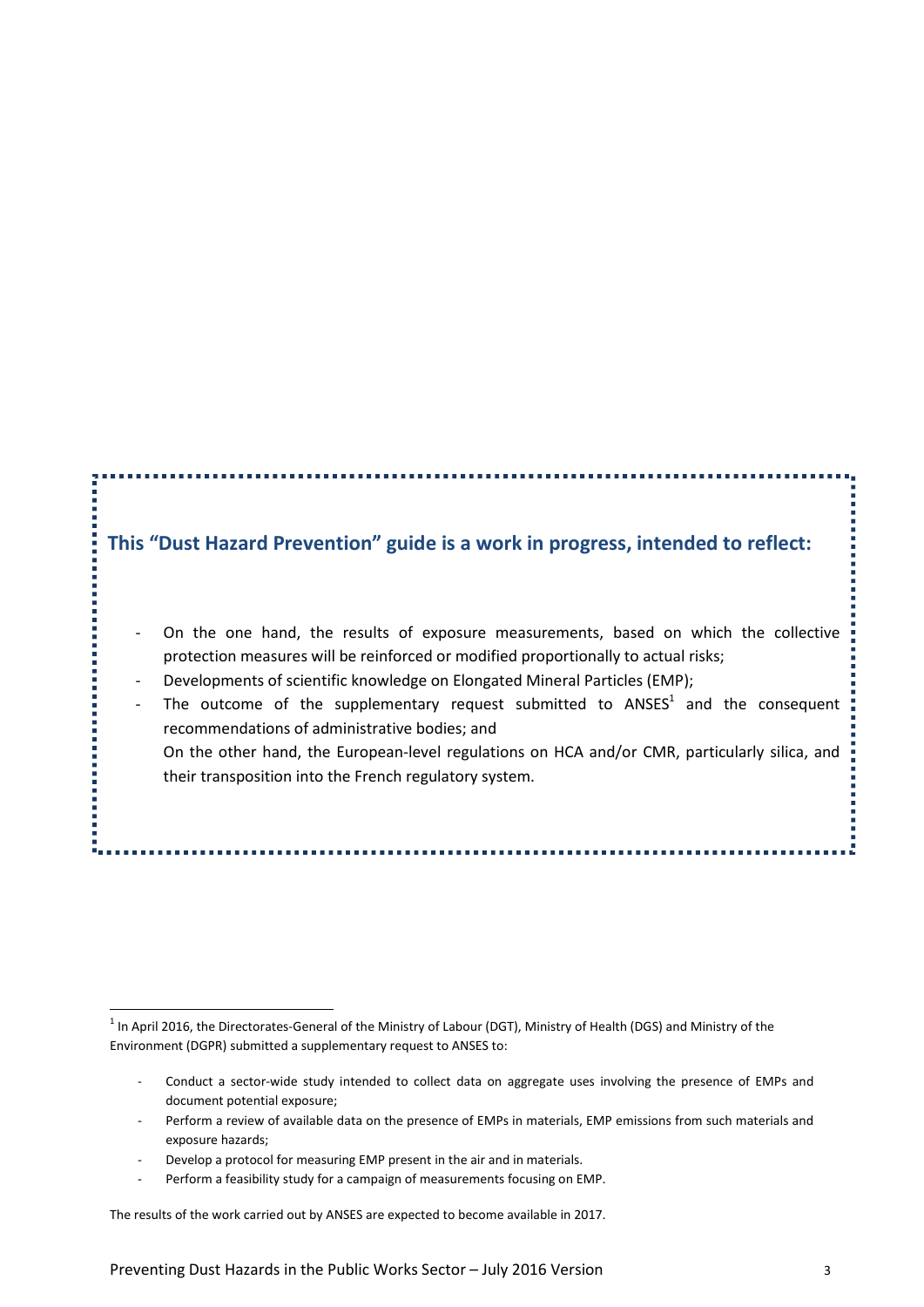# **Introduction**

The operations carried out at public works sites may cause the emission of dusts containing very fine, hardly visible particle fractions, some of which may pose risks to employees. Such particles may be dangerous to health, especially in the case of emissions of crystalline silica particles or asbestos fibres.

In 2013, professional associations in partnership with Occupational Health and Safety bodies developed prevention guides which, among others, also addressed risks related to crystalline silica or asbestos fibres.

http://www.usirf.com/les-actions-de-la-profession/prevention-des-risques-professionnels-dans-lestravaux-routiers/

http://travail-emploi.gouv.fr/sante-au-travail/outils-et-guides/article/prevention-des-risquesprofessionnels-lors-de-travaux-routiers

The update of the "asbestos" section of these guides will soon be initiated.

The professional and contractors' associations are engaged in a systematic approach of comprehensive prevention of dust emissions during works (apart from regulated asbestos, irrespective of origin) and, in this context, have initiated a new document on the prevention of dust risks. This document was developed together with the Organisation for Prevention of Occupational Hazards in the Construction Industry (OPP-BTP) and in association with the Directorate General of Labour (DGT). It is written in a guide format, to enable companies to integrate the "Dust Hazards" section into their Unique Document of Risk Assessment.

It includes the recommendations of the Directorate General of Labour on preventive measures (Note 14-906 of 12 December 2014) relating to actinolite and cleavage fragments (application of the general principles of prevention: lowering dust levels to the lowest levels that are technically feasible using wetting methods, managing residual risks by wearing appropriate PPE, etc. ).

The range of collective protection measures recommended for contractor employees at construction sites also cover the protection of residents in the vicinity of work sites.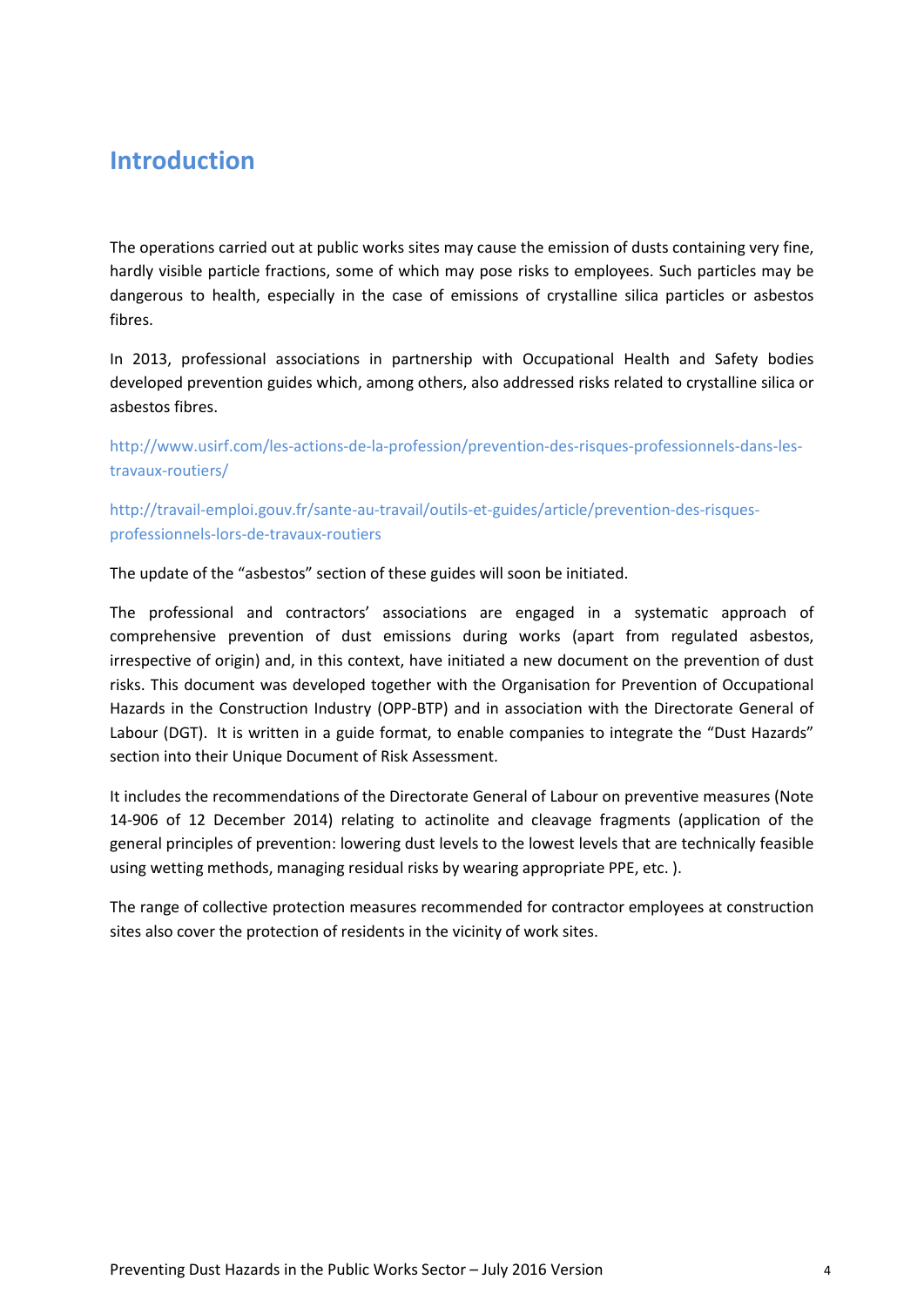## **Scope of this guide:**

At the moment, the scope of the "Dust Hazards" guide relates to pavement and primarily to bituminous materials, irrespective of the occupations participating in the pavement work. Accordingly, it targets all the players involved in work relating to pavement surfacing layers.

## **Types of dust within the scope of this guide:**

- i. Inhalable dust
- ii. Crystalline silica dust
- iii. Non-asbestiform EMPs, including tremolite and actinolite cleavage fragments (refer to DGT Note 14-906 of 12 December 2014)

## **Processes covered by the guide:**

This guide describes the general organisation steps and the recommended collective preventive measures that should be implemented during road surfacing work to minimise or even eliminate the generation of dust in suspension. It also discusses the recommended personal protective equipment (PPE) for residual risk of dust emission.

The targeted operations are:

- Milling/planing
- Sawing
- Chipping
- Crust clearing
- Core drilling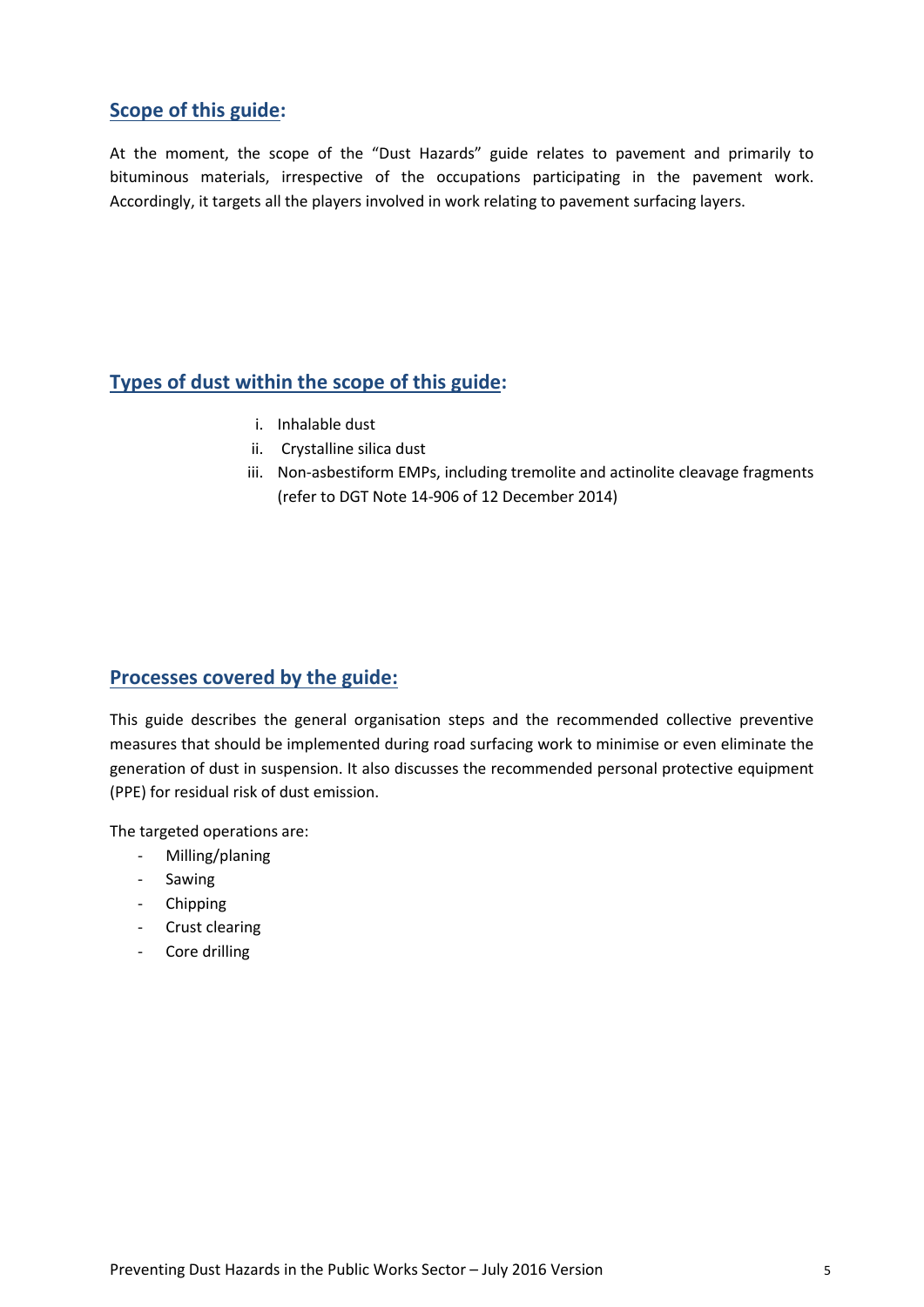# **SHEET 1 - MILLING / PLANING**

Scope of activities: this sheet describes the recommended preventive measures to implement during pavement planing operations. A distinction should be made between planers of less that one metre in size from larger planers. The sheet also covers sweeping after the milling operations.



## **General setup measures for any type of machinery:**

- Perform risk assessment based on data provided by the ordering party or the network administrator on the composition of the road surfacing.
- Give precedence to the use of techniques that generate the least possible amount of dust.
- Adopt a work setup that minimises the number of employees exposed to dust as well as the duration of exposure.
- Arrange the workstations so as to position operators as far as possible from sources of dust.
- Reduce the dwell time in the immediate vicinity of the planer.
- Keep the driver's workstation clean (do not use blow guns).
- Organise cleaning of non-disposable personal protective equipment (PPE).
- Perform preventive maintenance of machines to ensure:
	- $\checkmark$  The integrity of the milling compartment;
	- $\checkmark$  The proper functioning of the suction unit, if existing;
	- $\checkmark$  Maintaining the cover of the receiving and discharge belts in good condition, if installed;
	- $\checkmark$  The proper functioning of the sprinkling systems of the milling unit and of the conveyor belts, if existing.
- Particular attention shall be given to the cleanliness of the work clothing.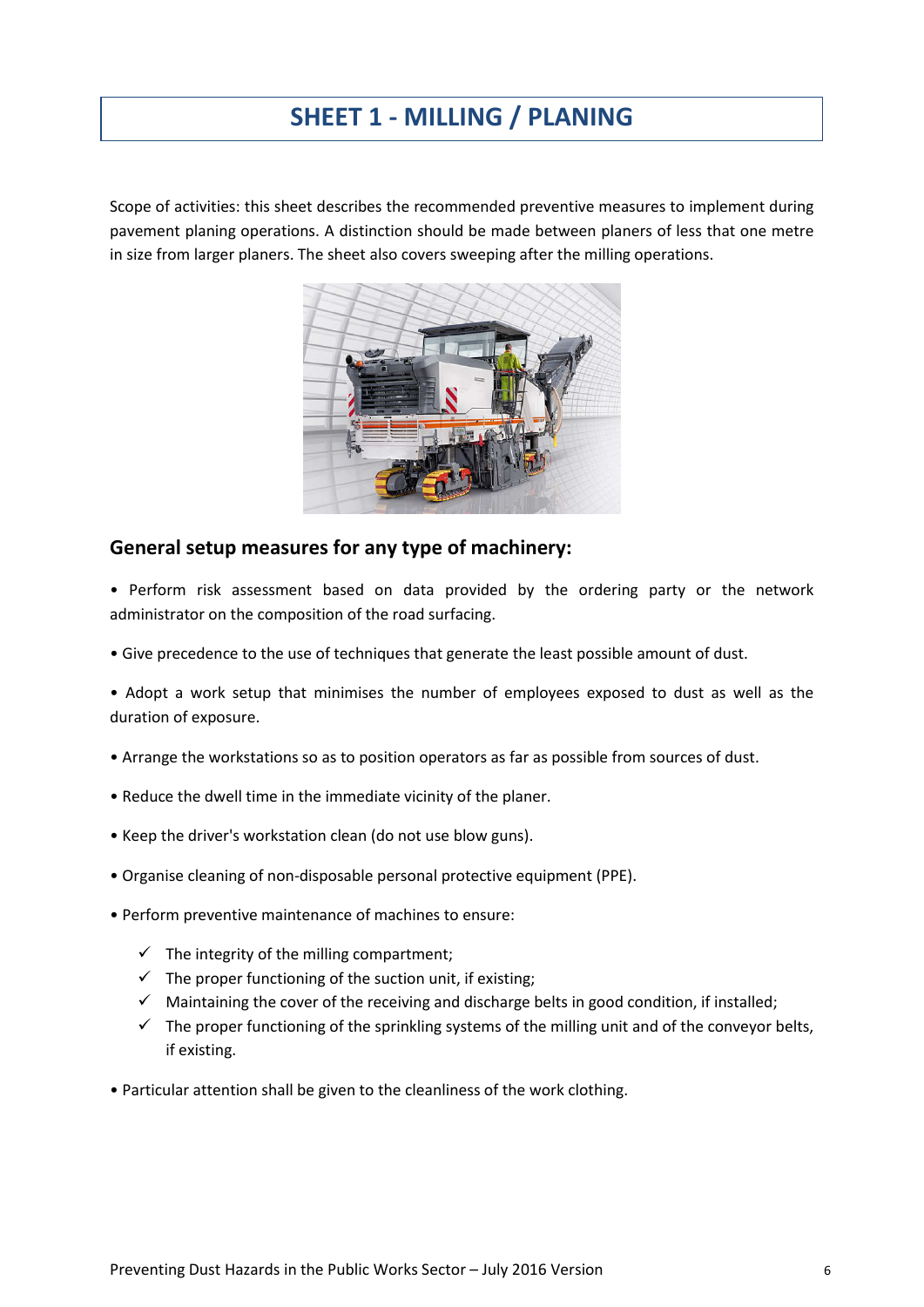## **1-1 PLANERS OF LESS THAN ONE METRE:**

#### **Collective protective measures**

• Systematic work using wet methods by sprinkling the milling drum (the sprinkling primarily serves for cooling the tool).

• Keeping lorry traffic lanes wet in planed areas

• This type of planers cannot be outfitted with VCS devices (suction of fines). Within the collective preventive measures, it is recommended to:

- $\checkmark$  Give priority to the use of integrated misting and spraying means, when they exist and are available.
	- o As a first step, a misting system should be set up at the top of the discharge belt;
		- If possible, in a second phase, a misting boom should be installed along the entire belt,
		- In the event of belt replacement, or when purchasing new equipment, the installation of a belt shroud should be requested,
- $\checkmark$  Failing this, an additional misting or spraying system should be planned to make the dust settle during the dust-generating phases.

## **Personal protective measures**

The need for wearing personal anti-dust respiratory protective equipment shall be determined based on assessment of the specific risks at each site (duration of operations, dust level, amount of physical effort involved, temperature, etc.).

In case of a need for PPE, the driver shall be equipped with a respiratory protective device (RPD). It is recommended to provide a full-face, TM3P-type assisted ventilation respirator or equivalent.

The upcoming performance of measurements of dust amounts at the relevant workstation will enable adapting the currently recommended preventive device to the actual risk, particularly in the choice of PPE (particularly RPD).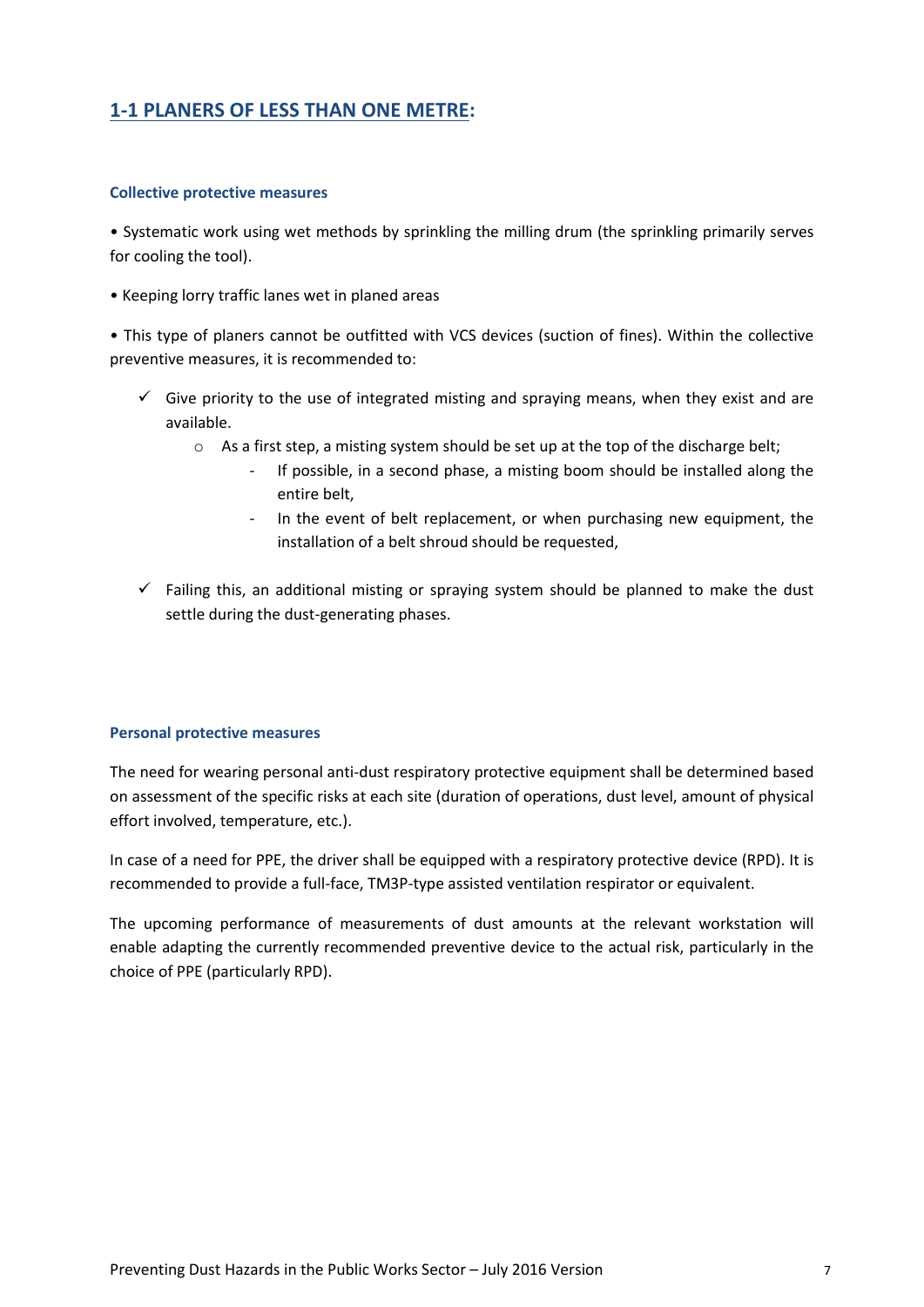## **1-2 PLANERS OF MORE THAN ONE METRE:**

#### **1-2-1 Planers outfitted with VCS**

#### **Collective protective measures**

The main steps to mitigate dust emission at a planing site are:

• Systematic work using wet methods by sprinkling the milling drum (the sprinkling primarily serves for cooling the tool).

• Installing skirting around the milling area, to be provided by the machine manufacturer.

• Using machines outfitted with a dust suction device in the milling area, which enables a significant decrease of operator exposure.

- Installing shrouding of the discharge conveyor belt of milled material whenever possible.
- Keeping lorry traffic lanes wet in planed areas.

#### **Personal protective measures**

The presence of a VCS device in addition to the collective **protection** measures identified above can significantly lower dust amounts.

The upcoming performance of measurements of dust amounts at the relevant workstation will enable validating this assumption and adapting the currently recommended preventive device to the actual risk, possibly recommending the use of suitable PPEs (particularly RPD).

#### **1-2-2 Planers not outfitted with VCS**

#### **Collective protective measures**

• Systematic work using wet methods by sprinkling the milling drum (the sprinkling primarily serves for cooling the tool).

- Keeping lorry traffic lanes wet in planed areas,
- In addition, it is recommended to:
	- $\checkmark$  Give priority to the use of integrated misting and spraying means, when they exist and are available.
		- $\circ$  As a first step, a misting system should be set up at the top of the discharge belt;
			- If possible, in a second phase, a misting boom should be installed along the entire belt,
			- In the event of belt replacement, or when purchasing new equipment, the installation of a belt shroud should be requested,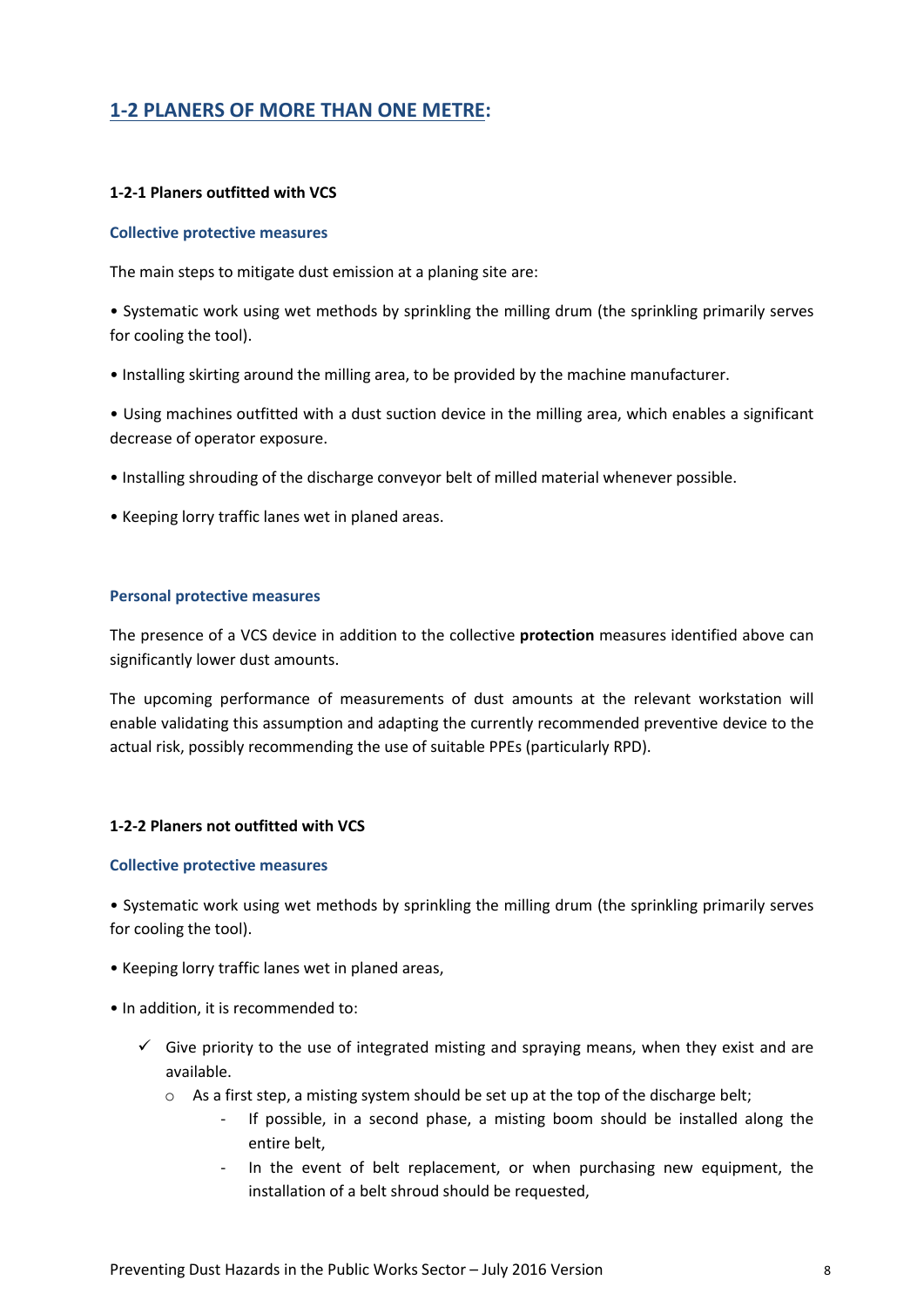$\checkmark$  Failing this, an additional misting or spraying system should be planned to make the dust settle during the dust-generating phases.

## **Personal protective measures**

The need for wearing personal anti-dust respiratory protective equipment shall be determined based on assessment of the specific risks at each site (duration of operations, dust level, amount of physical effort involved, temperature, etc.).

If, based on risk assessment, wearing of PPE is necessary, the driver shall be equipped with a respiratory protective device (RPD). It is recommended to provide a full-face, TM3P-type assisted ventilation respirator, or equivalent.

The upcoming performance of measurements of dust amounts at the relevant workstation will enable adapting the currently recommended preventive device to the actual risk, particularly in the choice of PPE (particularly RPD).

When making new purchases of equipment, it is recommended to invest in equipment outfitted with a VCS system.

## **SWEEPING AFTER PLANING**

Within the collective protection measures, it is recommended to perform:

- On the first passage of the road sweeper: misting
- On the second passage: wash using a high pressure spray boom
- On the third passage: misting

It addition, cabins and windows must be kept closed during sweeping operations.

General recommendations for cabin-type road equipment: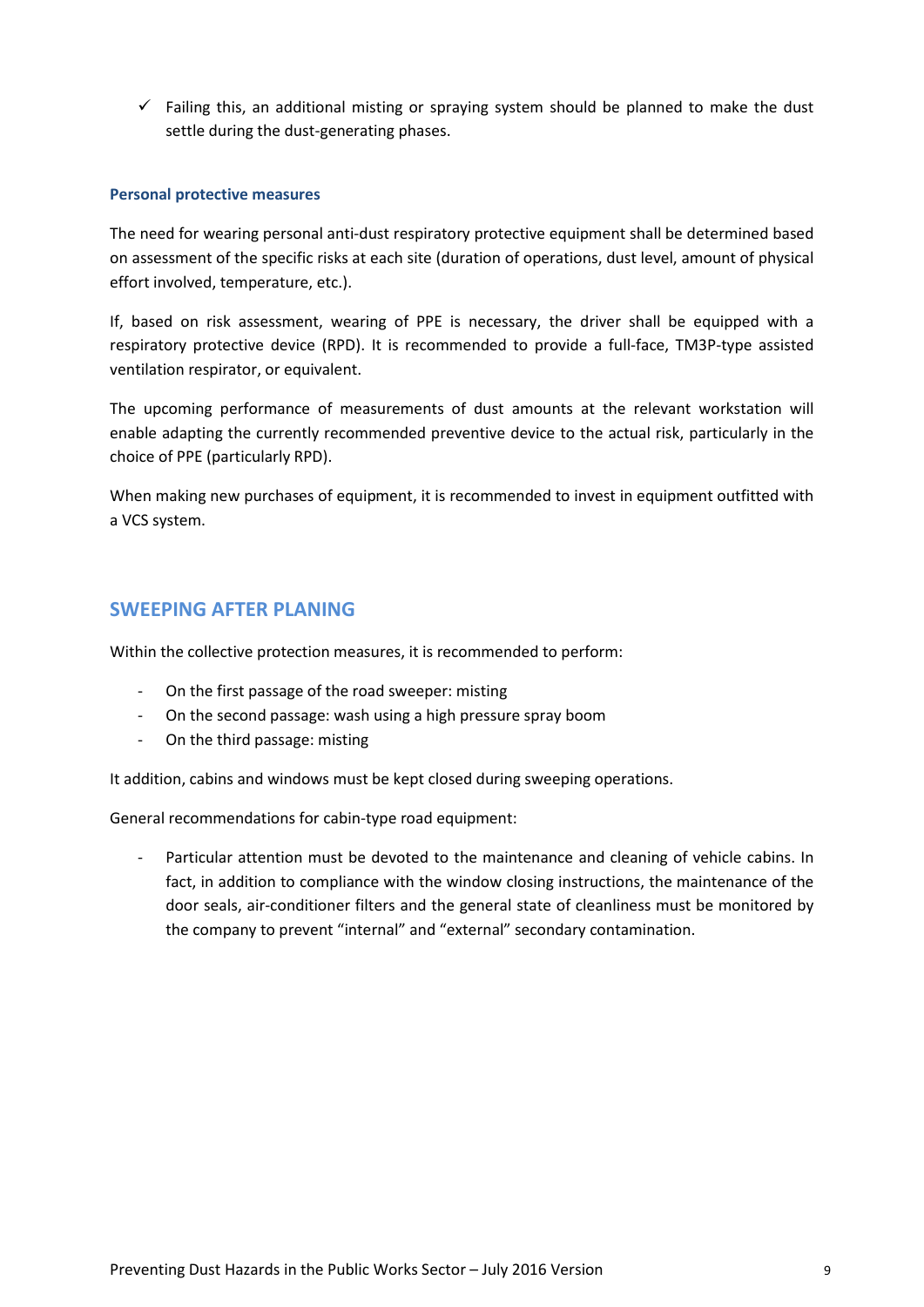## **SHEET 2 - SAWING**

The scope of this sheet: pavement and curbs.

The equipment covered by this sheet includes floor cutters, thermal chainsaws and cylinder saws.

## **General setup measures for any type of equipment:**

• Perform risk assessment based on data provided by the ordering party or the network administrator on the composition of the road surfacing.

- Dry sawing should be prohibited.
- Give precedence to the use of techniques that generate the least possible amount of dust.

• Adopt a work setup that minimises the number of employees exposed to dust as well as the duration of exposure.

- Arrange the workstations so as to position operators as far as possible from sources of dust.
- Reduce the dwell time in the immediate vicinity of the equipment.
- Organise cleaning of non-disposable personal protective equipment (PPE).

• Keep the machines well maintained to ensure the proper functioning of the water supply mechanism, when existing.

• Particular attention shall be given to the cleanliness of the work clothing.

## **2-1 FLOOR CUTTER**



#### **Collective protective measures**

This equipment is operated using wet methods (flowing water is needed to cool the disc).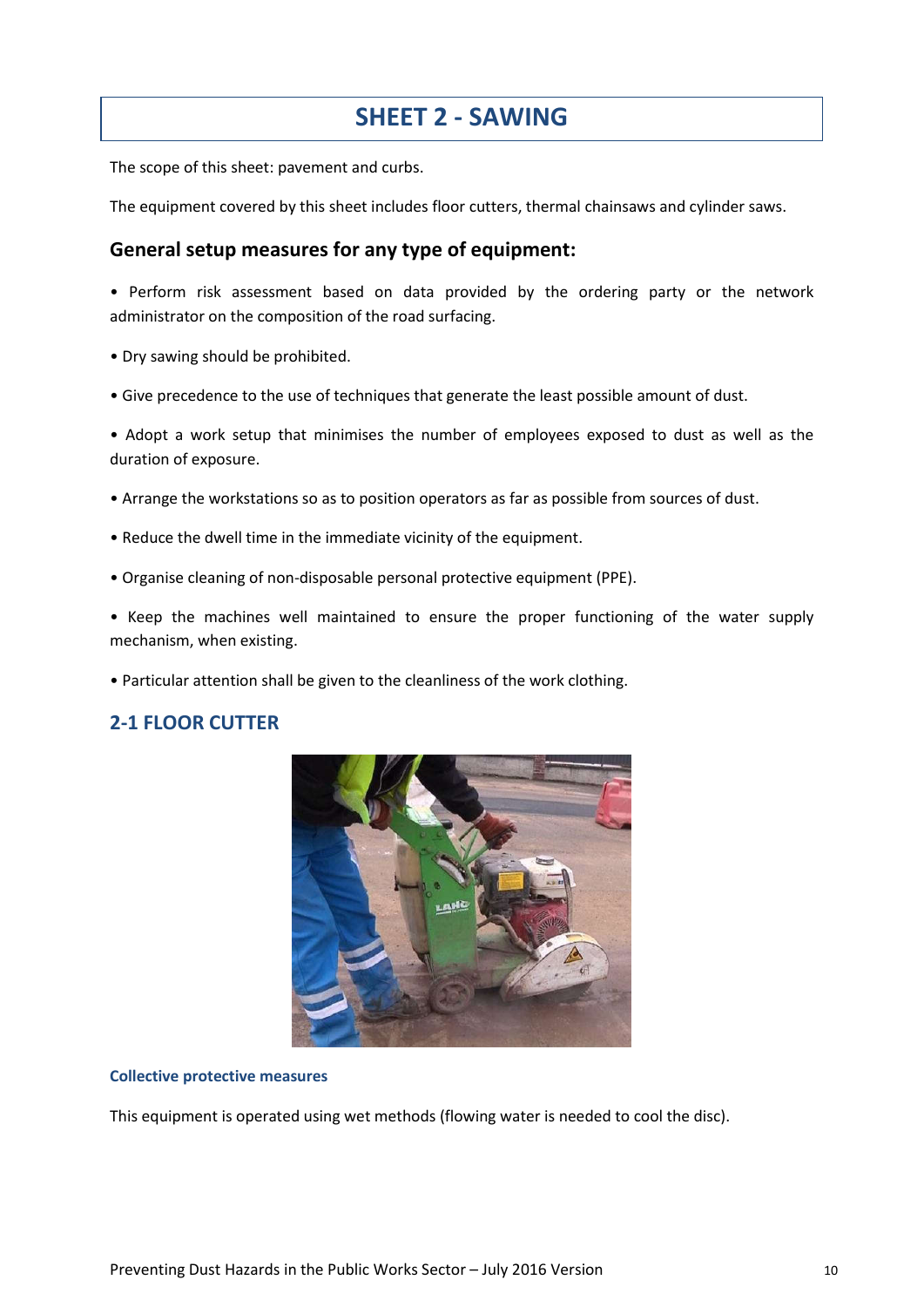#### **Personal protective measures**

The need for wearing personal anti-dust respiratory protective equipment shall be determined based on assessment of the specific risks at each site (duration of operations, dust level, amount of physical effort involved, temperature, etc.).

## **2-2 THERMAL CHAINSAW**

#### **Collective protective measures**

This equipment requires a water tank or connection to an external supply network.



#### **Personal protective measures**

The need for wearing personal anti-dust respiratory protective equipment shall be determined based on assessment of the specific risks at each site (duration of operations, dust level, amount of physical effort involved, temperature, etc.).

If, based on the risk assessment, wearing of an RPD device is necessary, it is recommended to use an FFP3-type respirator or equivalent for non-recurrent operations (<15 minutes) involving a low level of dustiness. The recommended prevention device will be selected based on supplementary dust measurements.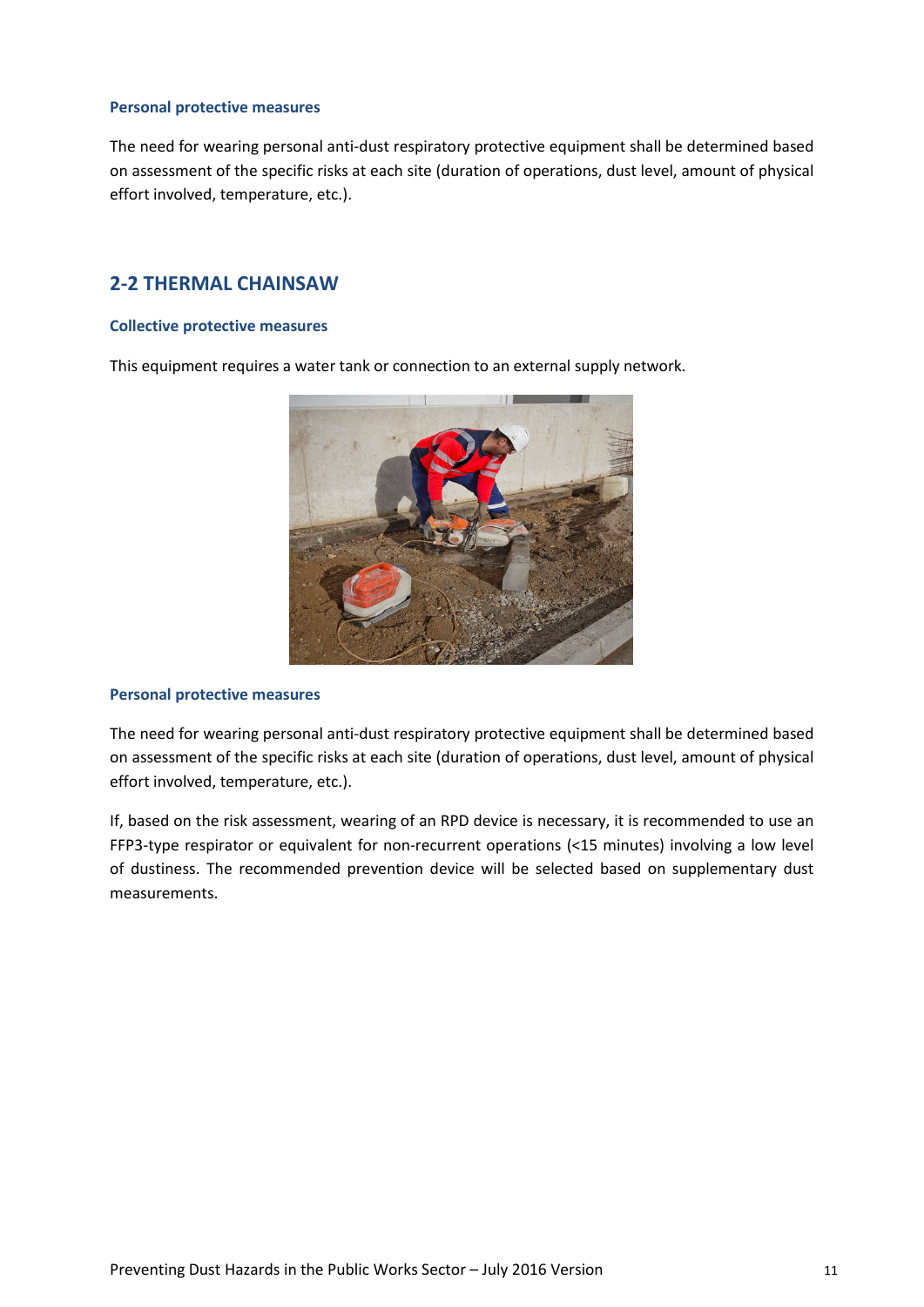## **2-3 CYLINDER SAW (manhole cutter for utility lines)**



## **Collective protective measures**

This equipment requires a water supply.

#### **Personal protective measures**

The need for wearing personal anti-dust respiratory protective equipment shall be determined based on assessment of the specific risks at each site (duration of operations, dust level, amount of physical effort involved, temperature, etc.).

General recommendations for cabin-type road equipment: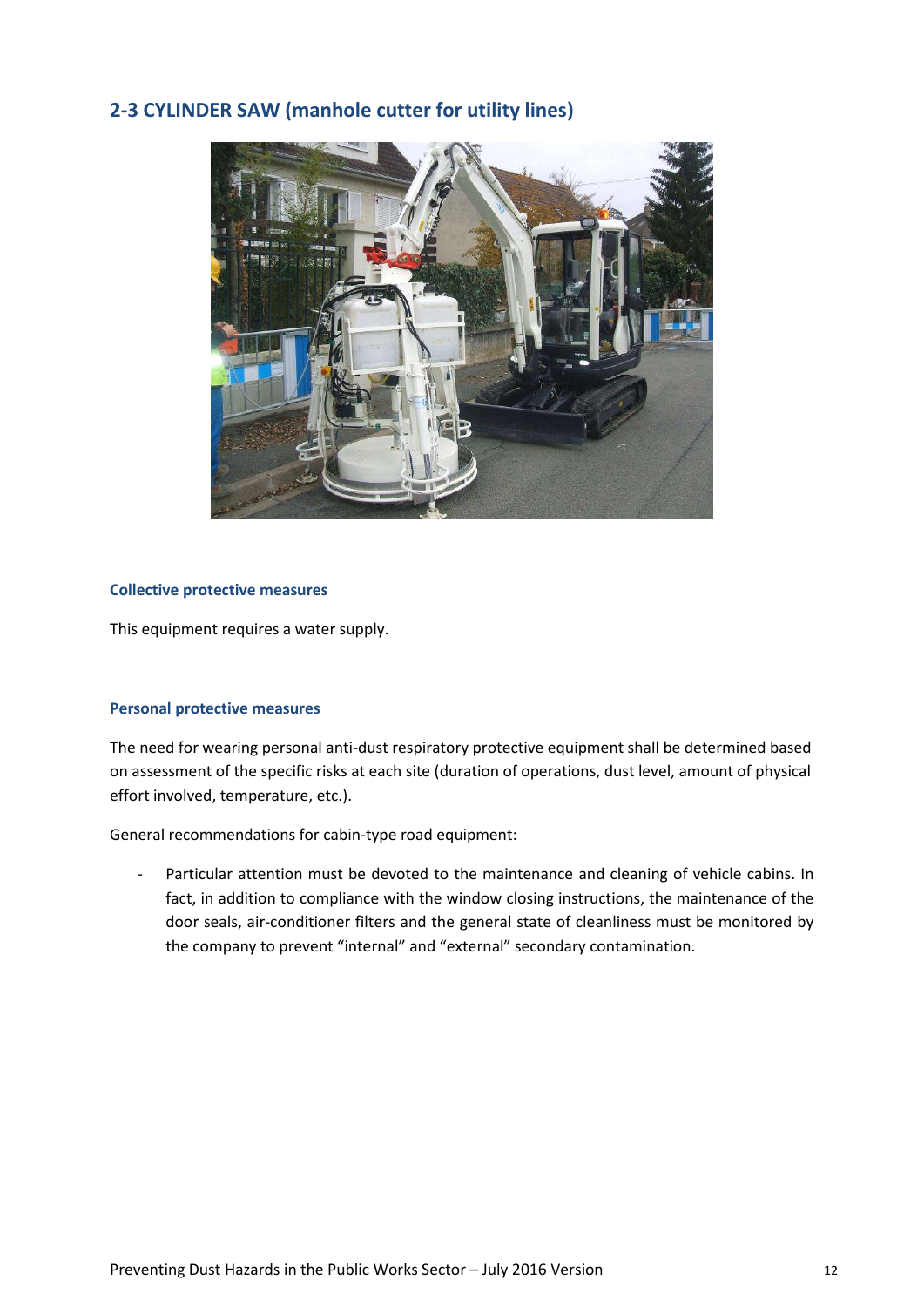# **SHEET 3 - CHIPPING**

This sheet covers two types of equipment: the jackhammer and the hydraulic rock breaker (HRB).

## **General setup measures for any type of equipment:**

• Perform risk assessment based on data provided by the ordering party or the network administrator on the composition of the road surfacing.

• Give precedence to the use of techniques that generate the least possible amount of dust.

• Adopt a work setup that minimises the number of employees exposed to dust as well as the duration of exposure.

- Arrange the workstations so as to position operators as far as possible from sources of dust.
- Reduce the dwell time in the immediate vicinity of the equipment.
- Organise cleaning of non-disposable personal protective equipment (PPE).
- Keep the machines well maintained to preserve the proper functioning of the sprinkling system, when existing.

• Give priority to the use of integrated misting and spraying means, when they exist and are available. Failing this, an additional misting or spraying system should be planned to make the dust settle during the dust-generating phases.

• Particular attention shall be given to the cleanliness of the work clothing.

## **3-1 JACKHAMMER**

**General setup measures:** Whenever possible, priority should be given to other operating methods, such as sawing under water. This type of equipment is used for non-recurrent operations of limited duration.

#### **Collective protective measures**

This equipment may be used with a mobile misting device.

#### **Personal protective measures**

The need for wearing personal anti-dust respiratory protective equipment shall be determined based on assessment of the specific risks at each site (duration of operations, dust level, amount of physical effort involved, temperature, etc.).

If, based on the risk assessment, wearing of an RPD device is necessary, it is recommended to use an FFP3-type respirator or equivalent for non-recurrent operations (<15 minutes) involving a low level of dustiness. The recommended **protection** device will be selected based on supplementary dust measurements.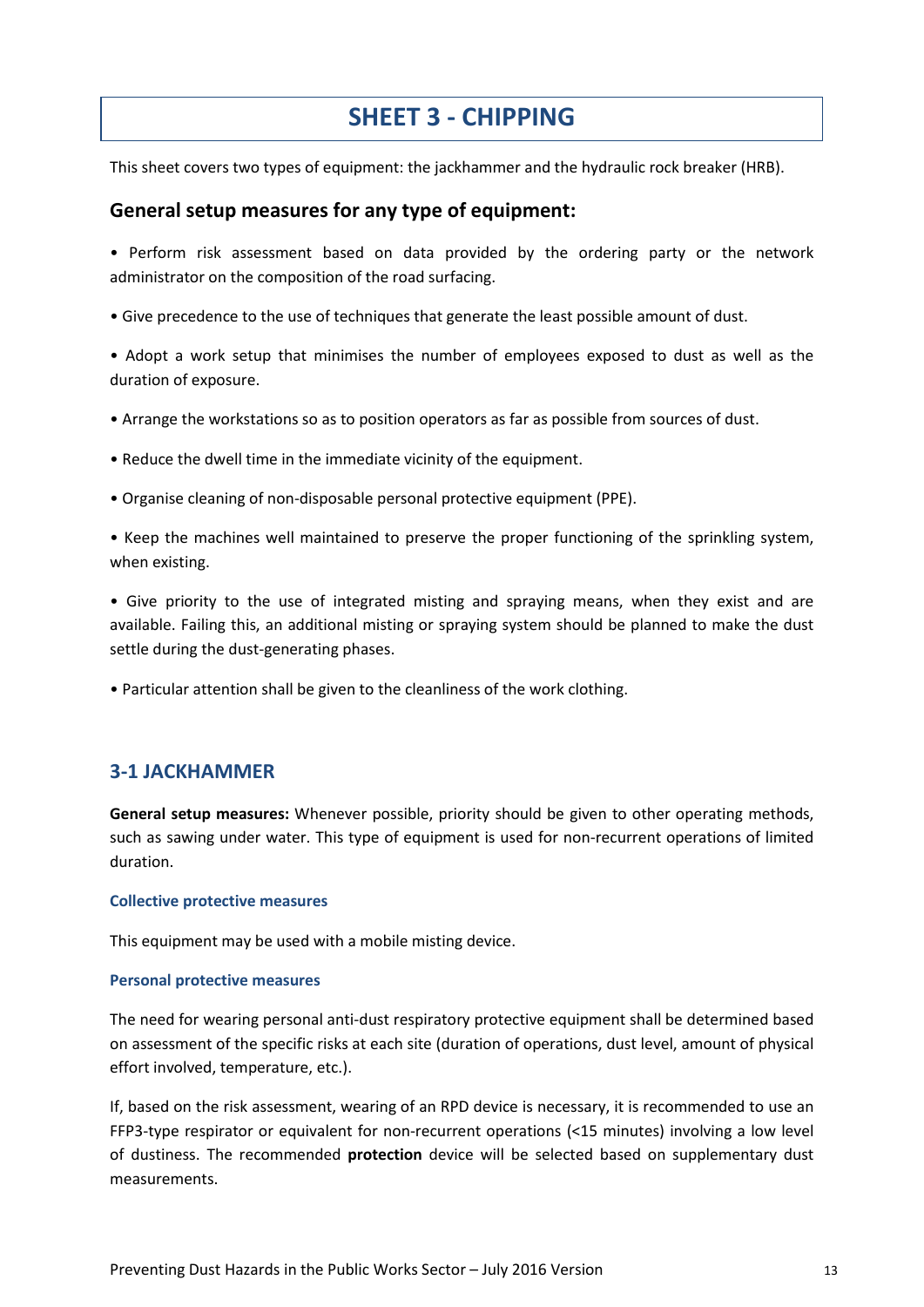## **3-2 HRB**

## **Collective protective measures**

Depending on the environment, this type of equipment may be outfitted with a misting device. The cabin must be closed. The use of an HRB does not require an operator on foot.

#### **Personal protective measures**

The need for wearing personal anti-dust respiratory protective equipment shall be determined based on assessment of the specific risks at each site (duration of operations, dust level, amount of physical effort involved, temperature, etc.).

General recommendations for road equipment with cabin: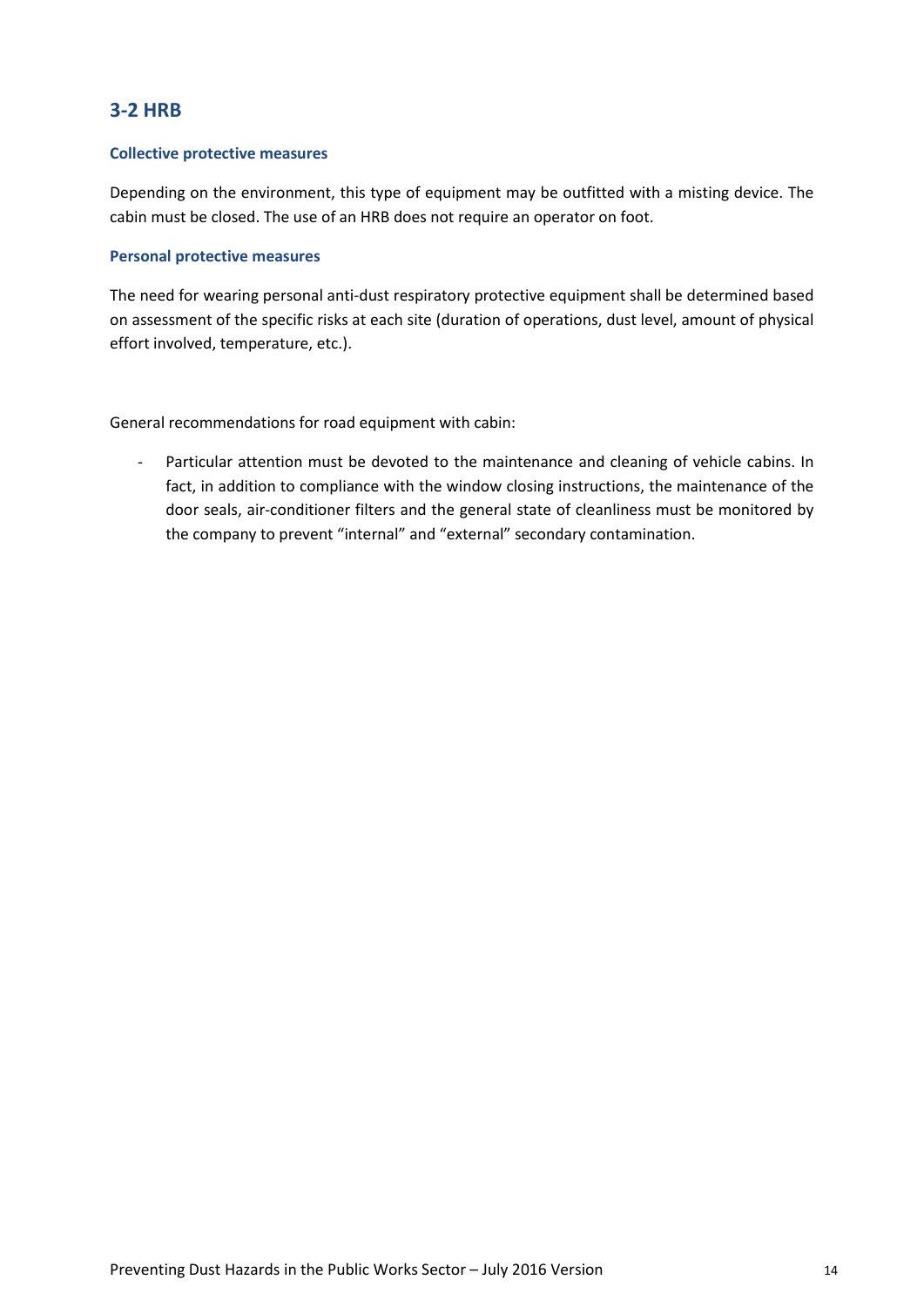# **SHEET 4 - CRUST CLEARING**

## **General setup measures for any type of equipment:**

• Perform risk assessment based on data provided by the ordering party or the network administrator on the composition of the road surfacing.

• Give precedence to the use of techniques that generate the least possible amount of dust.

• Adopt a work setup that minimises the number of employees exposed to dust as well as the duration of exposure.

- Arrange the workstations so as to position operators as far as possible from sources of dust.
- Reduce the dwell time in the immediate vicinity of the equipment.
- Organise cleaning of non-disposable personal protective equipment (PPE).
- Give priority to the use of integrated misting and spraying means, when they exist and are available.
- Otherwise:
	- If possible, the crust clearing shovel should be outfitted with a misting system (tank installed on the cabin roof, a pump and two nozzles, one of each side of the arm).



 Failing this, provide an additional misting or spraying system to settle the dust during the dust-generating phases.

• Keep the machines well maintained to preserve the proper functioning of the sprinkling system, when existing.

• Particular attention shall be given to the cleanliness of the work clothing.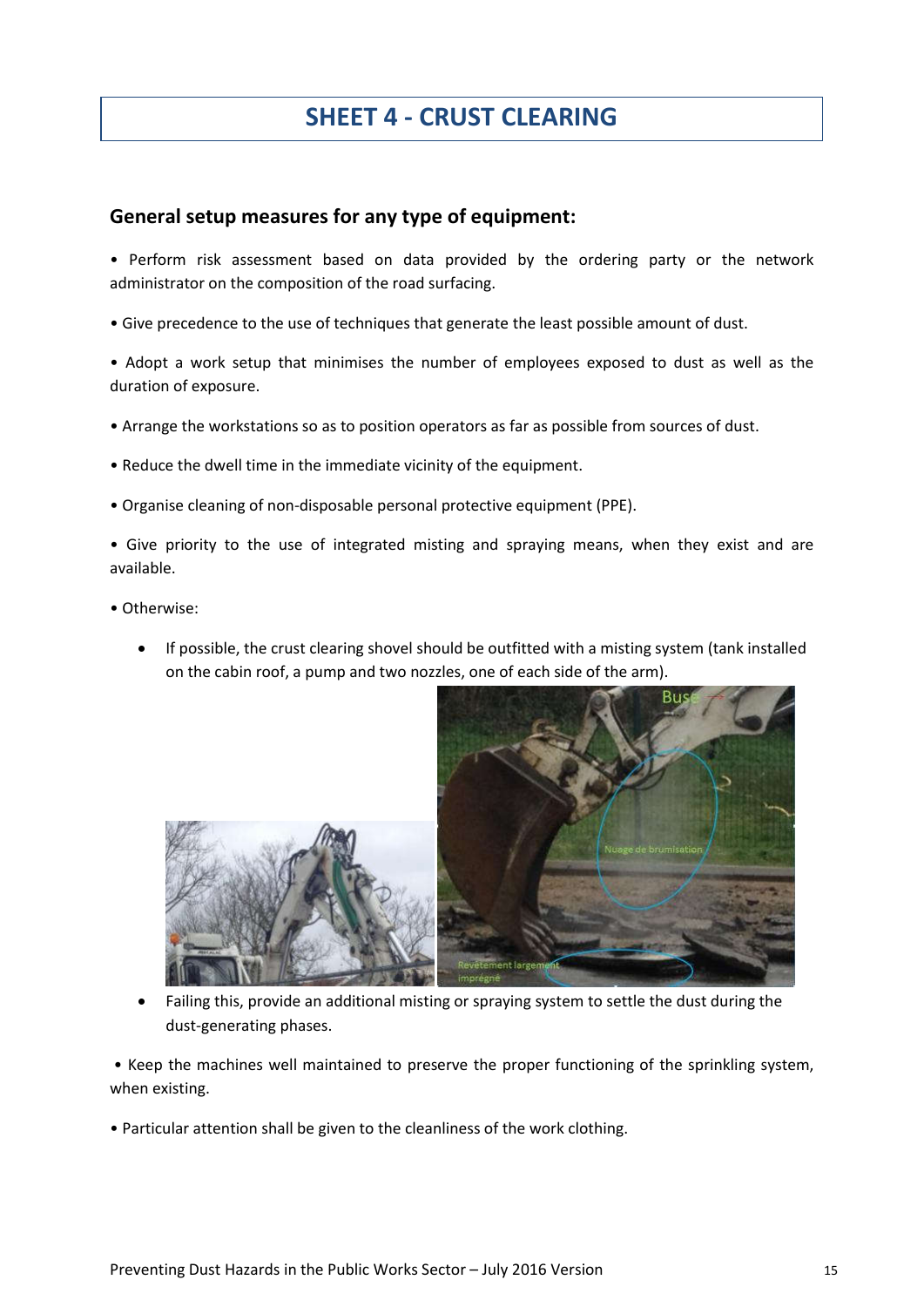## **Collective protective measures**

Depending on the environment, this type of equipment may be outfitted with a misting device. The cabin must be closed. Using a shovel does not require an operator on foot.

## **Personal protective measures**

The need for wearing personal anti-dust respiratory protective equipment shall be determined based on assessment of the specific risks at each site (duration of operations, dust level, amount of physical effort involved, temperature, etc.).

General recommendations for cabin-type road equipment: